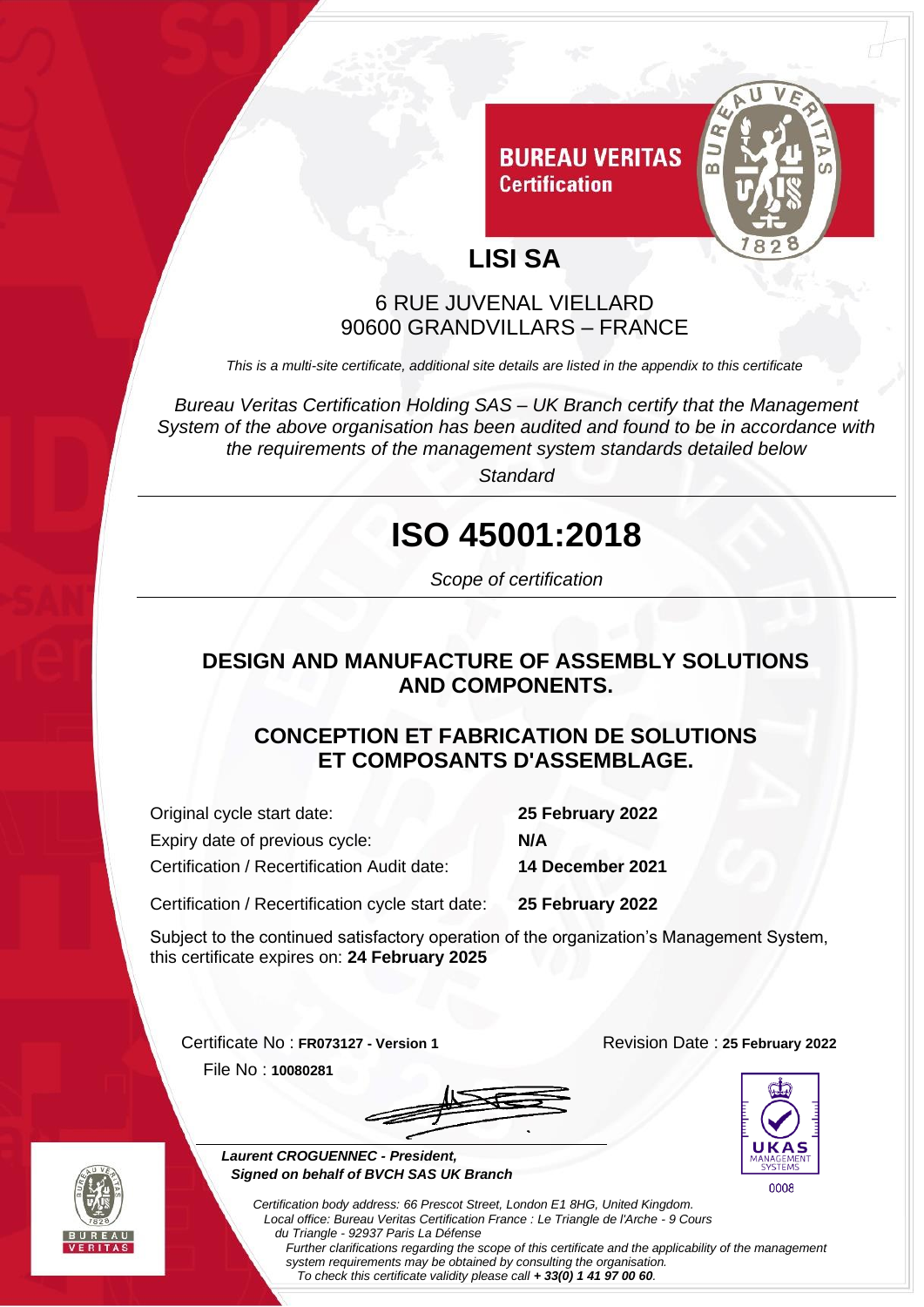

# **ISO 45001:2018**

### *Scope of certification*

| <b>Site Name/Location</b>       | <b>Site Address</b>            | <b>Site Scope</b>             |
|---------------------------------|--------------------------------|-------------------------------|
|                                 | <b>6 RUE JUVENAL VIELLARD</b>  |                               |
|                                 | 90600 Grandvillars             |                               |
| LISI SA                         | France                         |                               |
|                                 | 94 RUE ROBERT CREUZET          |                               |
|                                 | 47213 MARMANDE CEDEX           |                               |
| LISI AEROSPACE Siège            | France                         |                               |
|                                 | 46/50 QUAI DE LA RAPÉE         |                               |
| LISI AEROSPACE CREUZET          | PARIS CEDEX 12                 |                               |
| <b>MARMANDE BEYSSAC</b>         | France                         |                               |
|                                 | AERODROME DE CARPETE           |                               |
|                                 | 77 rue Jean Mermoz             |                               |
| LISI AEROSPACE CREUZET          | 47200 MARMANDE                 |                               |
| <b>MARMANDE CARPETE</b>         | France                         |                               |
|                                 | <b>RUE DU JOUGUET</b>          | <b>DESIGN AND MANUFACTURE</b> |
| <b>LISI AEROSPACE</b>           | <b>22190 PLERIN</b>            | OF ASSEMBLY SOLUTIONS         |
| <b>ST BRIEUC</b>                | France                         | AND COMPONENTS.               |
|                                 | <b>18-20 RUE SAINT HILAIRE</b> |                               |
| LISI AEROSPACE                  | 95310 SAINT OUEN L'AUMONE      |                               |
| <b>SAINT OUEN L'AUMONE</b>      | France                         |                               |
|                                 | ZA LA LANDETTE                 |                               |
| LISI AEROSPACE                  | 18500 VIGNOUX SUR BARANGEON    |                               |
| <b>VIGNOUX SUR BARANGEON</b>    | France                         |                               |
|                                 | 305 RUE DE LA MURETTE          |                               |
|                                 | ZA DE LA GLEBE                 |                               |
| LISI AEROSPACE                  | 12200 LA ROUQUETTE             |                               |
| <b>VILLEFRANCHE DE ROUERGUE</b> | France                         |                               |
|                                 | UL.INNOWACYJNA 1               |                               |
|                                 | 35502 RZESZOW                  |                               |
| LISI AEROSPACE RZESZOW          | Poland                         |                               |

Certificate No : **FR073127 - Version 1** Revision Date : **25 February 2022**

File No : **10080281**







*Certification body address: 66 Prescot Street, London E1 8HG, United Kingdom. Local office: Bureau Veritas Certification France : Le Triangle de l'Arche - 9 Cours du Triangle - 92937 Paris La Défense Further clarifications regarding the scope of this certificate and the applicability of the management* 

*system requirements may be obtained by consulting the organisation. To check this certificate validity please call + 33(0) 1 41 97 00 60.*

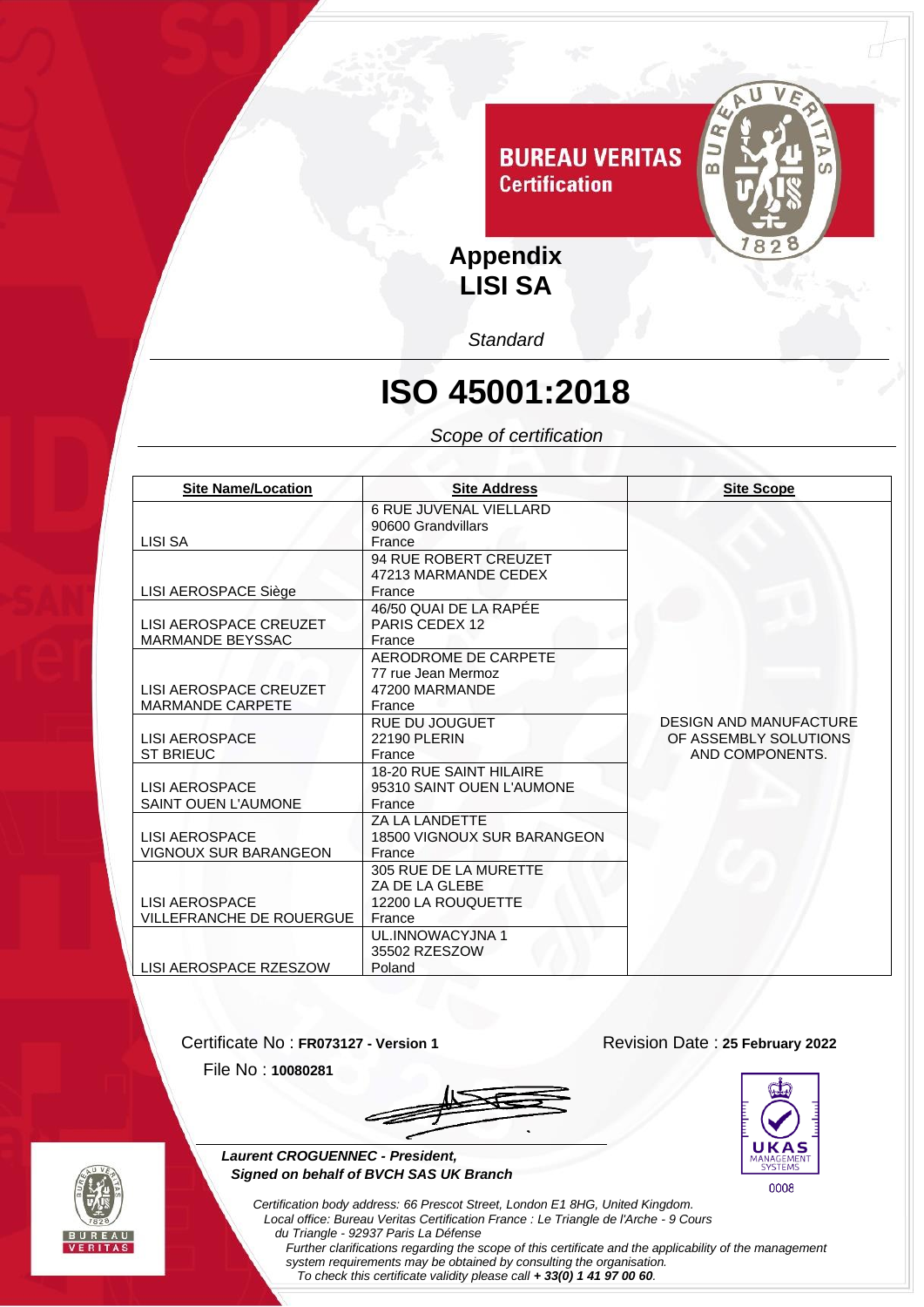

## **Appendix LISI SA**

*Standard*

## **ISO 45001:2018**

### *Scope of certification*

| <b>Site</b>                                      | <b>Address</b>                                                                   | <b>Scope</b>                             |
|--------------------------------------------------|----------------------------------------------------------------------------------|------------------------------------------|
| LISI AEROSPACE BOLOGNE                           | 39 RUE DES FORGES<br>52310 BOLOGNE<br><b>IFrance</b>                             |                                          |
| <b>LISI AEROSPACE</b><br><b>RUGBY</b>            | <b>BUTLERS LEAP RUGBY</b><br>CV21 3RQ WARWICKSHIRE<br>England                    |                                          |
| <b>LISI AEROSPACE</b><br><b>IZMIR</b>            | EGE SERBEST BOLGESI AYFER<br>SOK <sub>N21</sub><br>35410 GAZEMIR IZMIR<br>Turkey |                                          |
| <b>LISI AEROSPACE</b><br><b>TORRANCE</b>         | 2600 SKYPARK DRIVE,<br>CA 90505 TORRANCE<br><b>USA</b>                           | <b>DESIGN AND MANUFACTURE</b>            |
| <b>LISI AEROSPACE</b><br><b>CITY OF INDUSTRY</b> | 16728 GALE AVENUE<br>CA-91745 CITY OF INDUSTRY<br><b>USA</b>                     | OF ASSEMBLY SOLUTIONS<br>AND COMPONENTS. |
| <b>LISI AEROSPACE</b><br><b>DORVAL</b>           | 2350 PLACE TRANSCANADIENNE<br>QC H9P 2X5 DORVAL<br>Canada                        |                                          |
| <b>LISI AEROSPACE</b><br><b>PARTHENAY</b>        | <b>10 RUE GUSTAVE EIFFEL</b><br>79200 PARTHENAY<br>France                        |                                          |
| <b>LISI AEROSPACE</b><br><b>BAR SUR AUBE</b>     | AVENUE DU GENERAL LECLERC<br>10200 BAR SUR AUBE<br>France                        |                                          |
| <b>LISI AEROSPACE</b><br><b>TANGER</b>           | <b>ILOT 72 LOT1 ZONE FRANCHE</b><br>90100 TANGER                                 |                                          |

Certificate No : **FR073127 - Version 1** Revision Date : **25 February 2022**

File No : **10080281**



*Certification body address: 66 Prescot Street, London E1 8HG, United Kingdom.*





 *Laurent CROGUENNEC - President, Signed on behalf of BVCH SAS UK Branch*

> *Local office: Bureau Veritas Certification France : Le Triangle de l'Arche - 9 Cours du Triangle - 92937 Paris La Défense Further clarifications regarding the scope of this certificate and the applicability of the management system requirements may be obtained by consulting the organisation.*

*To check this certificate validity please call + 33(0) 1 41 97 00 60.*

0008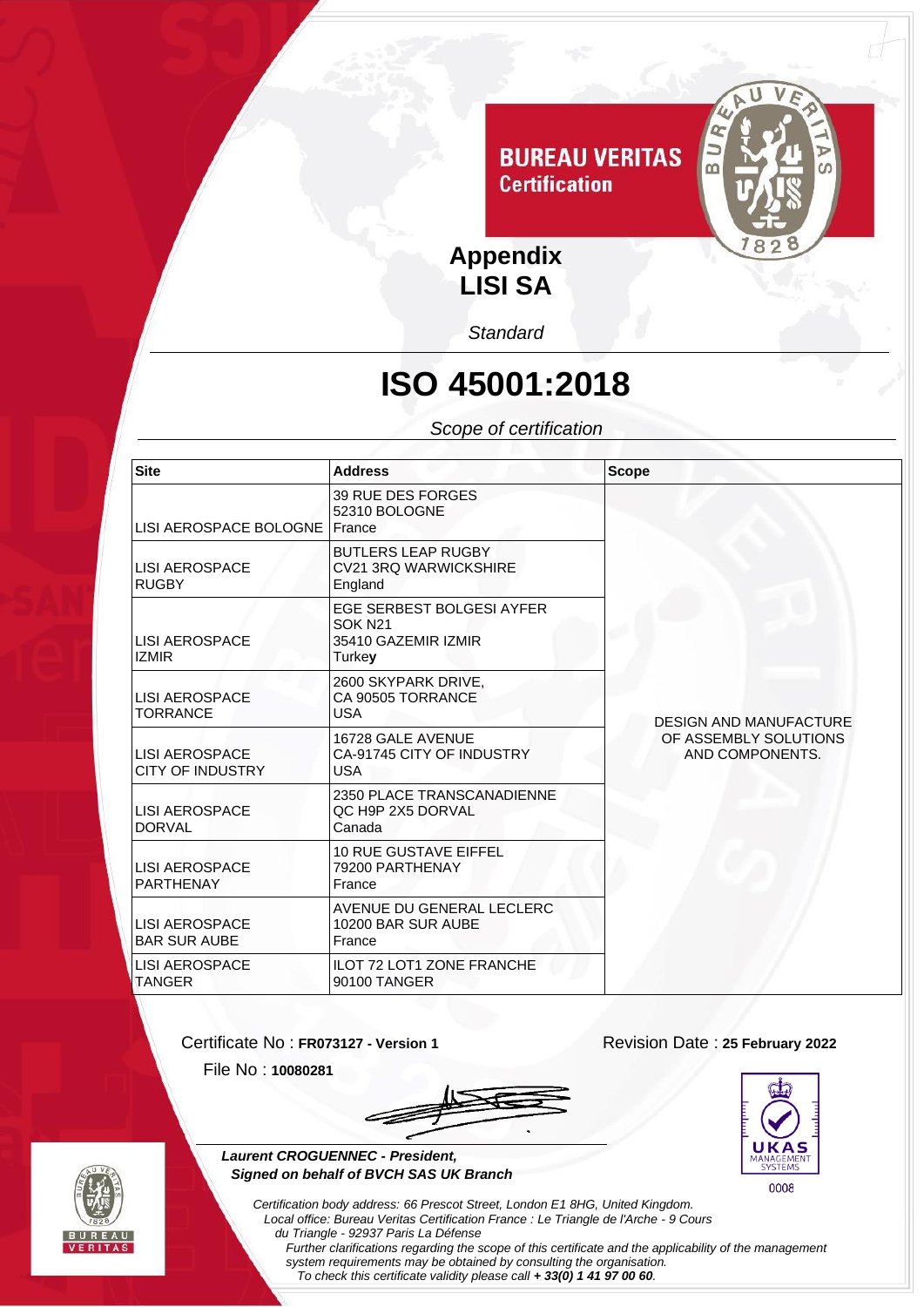

**Appendix LISI SA**

*Standard*

# **ISO 45001:2018**

### *Scope of certification*

| <b>Site</b>                                  | <b>Address</b>                                                                        | <b>Scope</b>                                                              |
|----------------------------------------------|---------------------------------------------------------------------------------------|---------------------------------------------------------------------------|
| LISI AUTOMOTIVE Siège                        | 2 RUE JUVENAL VIELLARD<br>90600 GRANDVILLARS<br>France                                | <b>DESIGN AND MANUFACTURE</b><br>OF ASSEMBLY SOLUTIONS<br>AND COMPONENTS. |
| <b>LISI AUTOMOTIVE</b><br><b>DASLE</b>       | <b>1 RUE CENTRALE</b><br>25230 DASLE<br>France                                        |                                                                           |
| <b>LISI AUTOMOTIVE</b><br><b>DELLE Siège</b> | 2A Rue du Douanier Dauphin<br>90100 DELLE<br>France                                   |                                                                           |
| <b>LISI AUTOMOTIVE</b><br><b>DELLE</b>       | <b>28 FAUBOURG DE BELFORT</b><br>90100 DELLE<br>France                                |                                                                           |
| <b>LISI AUTOMOTIVE</b><br><b>LURE</b>        | <b>15 RUE DES CLOYES</b><br>70200 LURE<br>France                                      |                                                                           |
| <b>LISI AUTOMOTIVE</b><br>LA FERTE FRESNEL   | LIEU-DIT LA FORÊT DU CHÂTEAU<br>LA FERTE FRESNEL<br>61550 LA FERTE EN OUCHE<br>France |                                                                           |

Certificate No : **FR073127 - Version 1** Revision Date : **25 February 2022** File No : **10080281**

 *Laurent CROGUENNEC - President,*

*Signed on behalf of BVCH SAS UK Branch*





*Certification body address: 66 Prescot Street, London E1 8HG, United Kingdom. Local office: Bureau Veritas Certification France : Le Triangle de l'Arche - 9 Cours du Triangle - 92937 Paris La Défense Further clarifications regarding the scope of this certificate and the applicability of the management* 

*system requirements may be obtained by consulting the organisation. To check this certificate validity please call + 33(0) 1 41 97 00 60.*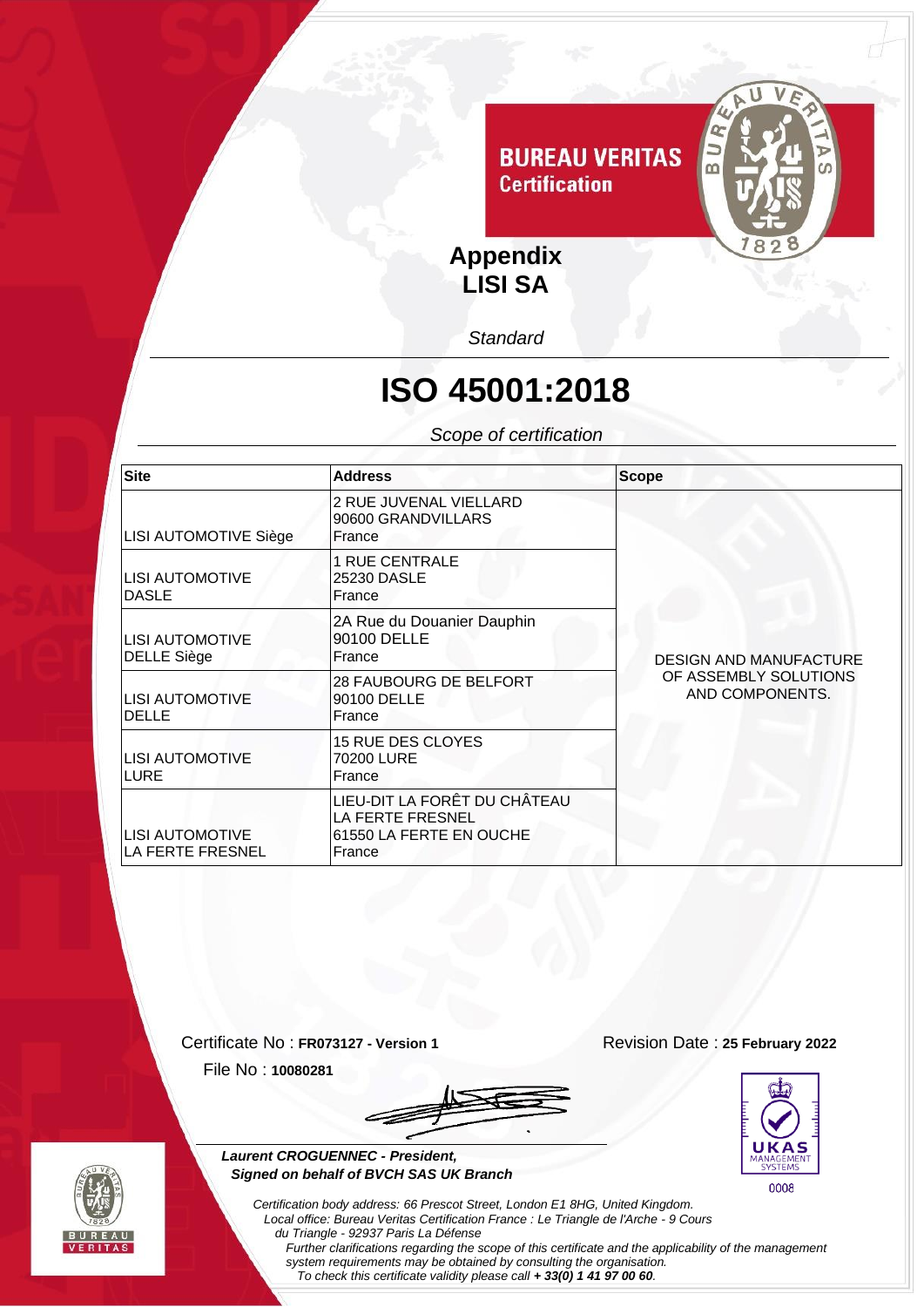

# **ISO 45001:2018**

*Scope of certification*

| <b>Site</b>                                    | <b>Address</b>                                                      | <b>Scope</b>                                                              |
|------------------------------------------------|---------------------------------------------------------------------|---------------------------------------------------------------------------|
| <b>LISI AUTOMOTIVE</b><br><b>DREUX</b>         | ZI DES CHATELETS<br><b>RUE DES OSMEAUX</b><br>28100 DREUX<br>France | <b>DESIGN AND MANUFACTURE</b><br>OF ASSEMBLY SOLUTIONS<br>AND COMPONENTS. |
| <b>LISI AUTOMOTIVE</b><br><b>PUISEUX</b>       | 1 RUE DE PONTOISE<br>95650 PUISEUX PONTOISE<br>France               |                                                                           |
| <b>LISI AUTOMOTIVE</b><br><b>MELISEY</b>       | ROUTE DE LURE<br>70270 MELISEY<br>France                            |                                                                           |
| <b>LISI AUTOMOTIVE</b><br><b>MELLRICHSTADT</b> | AM SANDHUGEL 1<br>97638 MELLRICHSTADT<br>Germany                    |                                                                           |
| <b>LISI AUTOMOTIVE</b><br><b>HEIDELBERG</b>    | <b>DISCHINGER STRASSE 9</b><br>D69123 HEIDELBERG<br>Germany         |                                                                           |
| <b>LISI AUTOMOTIVE</b><br><b>KIERSPE</b>       | IN DER HELLE 7<br>D58566 KIERSPE<br>Germany                         |                                                                           |
| <b>LISI AUTOMOTIVE</b><br><b>TANGER</b>        | Ilot 57 Zone Franche<br>90100 TANGER                                |                                                                           |

Certificate No : **FR073127 - Version 1** Revision Date : **25 February 2022** File No : **10080281**

 *Laurent CROGUENNEC - President,*

*Signed on behalf of BVCH SAS UK Branch*





*Certification body address: 66 Prescot Street, London E1 8HG, United Kingdom. Local office: Bureau Veritas Certification France : Le Triangle de l'Arche - 9 Cours du Triangle - 92937 Paris La Défense Further clarifications regarding the scope of this certificate and the applicability of the management system requirements may be obtained by consulting the organisation.* 

*To check this certificate validity please call + 33(0) 1 41 97 00 60.*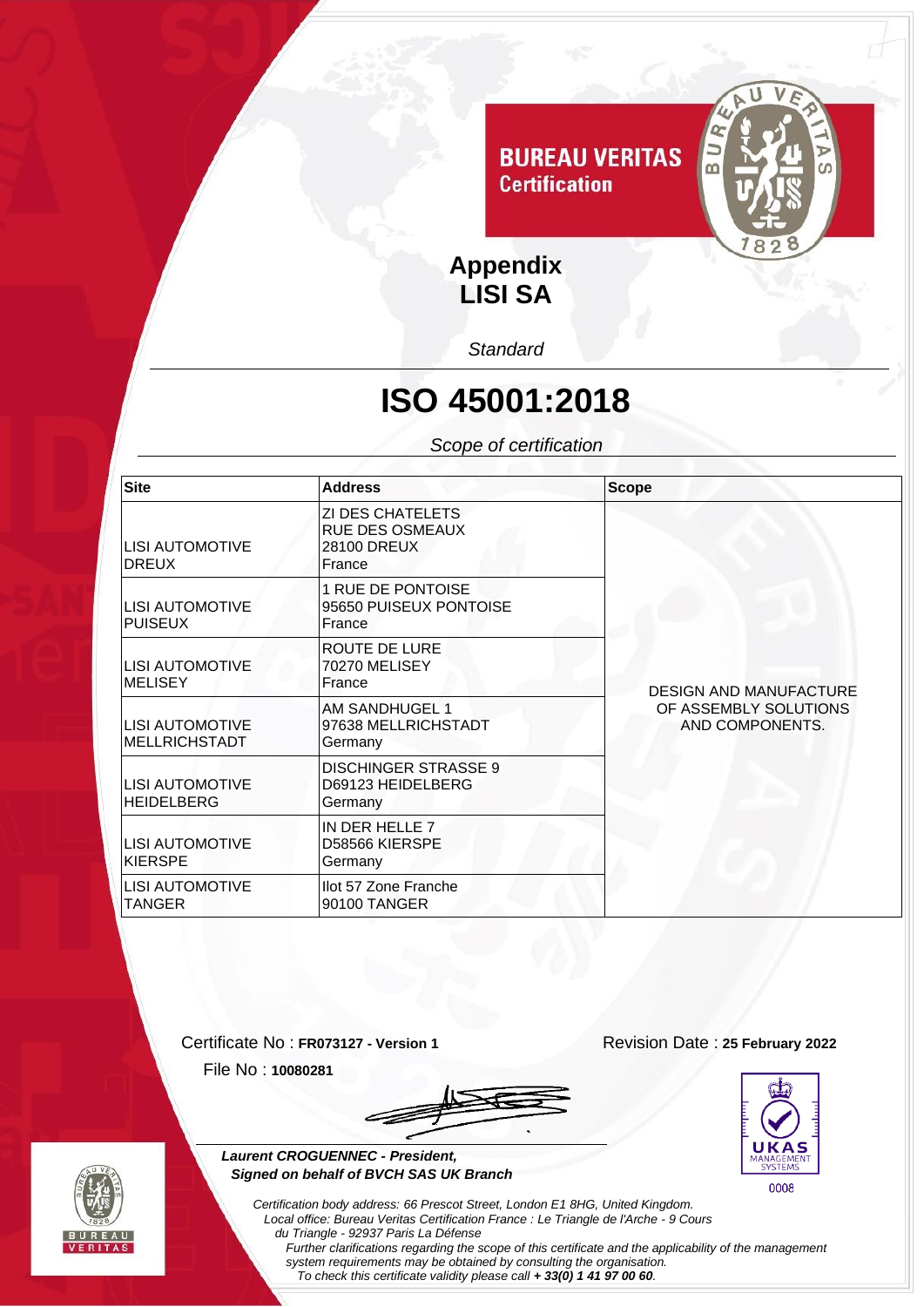

# **ISO 45001:2018**

*Scope of certification*

| <b>Site</b>                                                     | <b>Address</b>                                         | <b>Scope</b>                                                              |
|-----------------------------------------------------------------|--------------------------------------------------------|---------------------------------------------------------------------------|
| ILISI AUTOMOTIVE<br>IFUENLABRADA                                | C/ENEBRO 2 E<br>28942 FUENLABRADA MADRID<br>Spain      |                                                                           |
| ILISI AUTOMOTIVE<br><b>CEJC</b>                                 | NADRAZNI 276<br>69614 CEJC<br>Czech republic           | <b>DESIGN AND MANUFACTURE</b><br>OF ASSEMBLY SOLUTIONS<br>AND COMPONENTS. |
| ILISI AUTOMOTIVE<br>IGRANDVILLARS<br><b>PREPARATION MATIERE</b> | 4 RUE JUVENAL VIELLARD<br>90600 GRANDVILLARS<br>France |                                                                           |

Certificate No : **FR073127 - Version 1** Revision Date : **25 February 2022** File No : **10080281**









*Certification body address: 66 Prescot Street, London E1 8HG, United Kingdom. Local office: Bureau Veritas Certification France : Le Triangle de l'Arche - 9 Cours du Triangle - 92937 Paris La Défense Further clarifications regarding the scope of this certificate and the applicability of the management system requirements may be obtained by consulting the organisation. To check this certificate validity please call + 33(0) 1 41 97 00 60.*